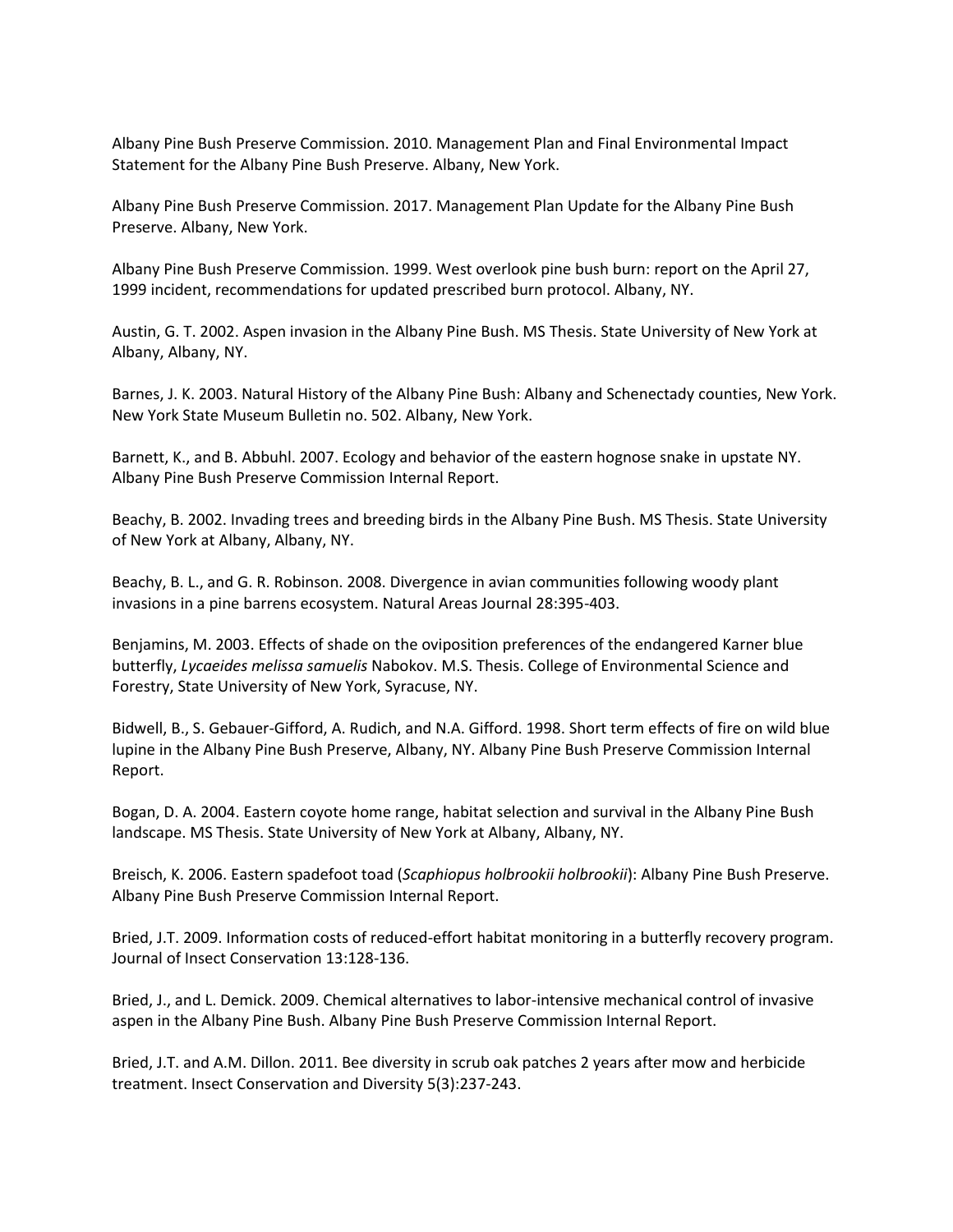Bried, J.T., A.M. Dillon, B.J. Hager, M.A. Patten, B. Luttbeg. 2015. Criteria to infer species residency in standardized adult dragonfly surveys. Freshwater Science 34(3):1105-1113.

Bried, J.T., and G.J. Edinger. 2009. Baseline floristic assessment and classification of pine barrens vernal ponds. Journal of the Torrey Botanical Society 136:128-136.

Bried, J. T., and N.A. Gifford. 2008. Albany Pine Bush Pine Barrens Viability Assessment. Albany Pine Bush Preserve Commission. Albany, NY.

Bried, J.T., and N.A. Gifford. 2010. Baseline vegetation assessment following mow and herbicide reduction of overabundant scrub oak. Ecological Restoration 28:245-248.

Bried, J. T., N. A. Gifford, and K. M. Robertson. 2015. Predicted crown fire risk adds incentive to restore open-canopy pine barrens at the wildland-urban interface. Journal of Sustainable Forestry 34:147-167.

Bried, J. T., and J. A. Hecht. 2011. Comparison of herbicide treatments to control native aspen encroachment in pine barrens. Natural Areas Journal 31:288-293.

Bried, J. T., B. D. Herman, and G. N. Ervin. 2007. Umbrella potential of plants and dragonflies for wetland conservation: a quantitative case study using the umbrella index. Journal of Applied Ecology 44:833-842

Bried, J. T., P. Hunt, and W.B. Worthen. 2007. How often and how long? Studying temporal survey design for adult odonates. Argia 18:8-11.

Bried, J. T., K. E. Langwig, A. A. Dewan, and N. A. Gifford. 2011. Habitat associations and survey effort for shrubland birds in an urban pine barrens preserve. Landscape and Urban Planning 99:218-225.

Bried, J. T., J.E. Murtaugh and A.M. Dillon. 2012. Local distribution factors and sampling effort guidelines for the rare frosted elfin butterfly. Northeastern Naturalist 19(4): 673-684.

Bried, J. T., W. A. Patterson, III, and N. A. Gifford. 2014. Why pine barrens restoration should favor barrens over pine. Restoration Ecology 22:442-446.

Bried, J. T., and J. Pellet. 2012. Optimal design of butterfly occupancy surveys and testing if occupancy converts to abundance for sparse populations. Journal of Insect Conservation 16:489-499.

Bried, J., T. Tear, R. Shirer, C. Zimmerman, N. Gifford, S. Campbell, and K. O'Brien. 2014. A simple framework to integrate habitat monitoring and restoration with endangered insect recovery. Environmental Management 54: 1385-1398.

Bristol, Litynski, and Wojcik. 1980. The Pine Bush intermunicipal study: technical report. Albany: City of Albany, Guilderland, and Colonie.

Brown, W. S., A. R. Breisch, and M. M. Stewart. 2005. Margaret McBride Stewart. Copeia 3: 701-708.

Campbell, S. P., A. M. Dillon, and N. A. Gifford. 2016. Population trends of the Karner blue butterfly (*Lycaeides melissa samuelis*) in the Albany Pine Bush Recovery Unit, 2007-2015. A report to the Albany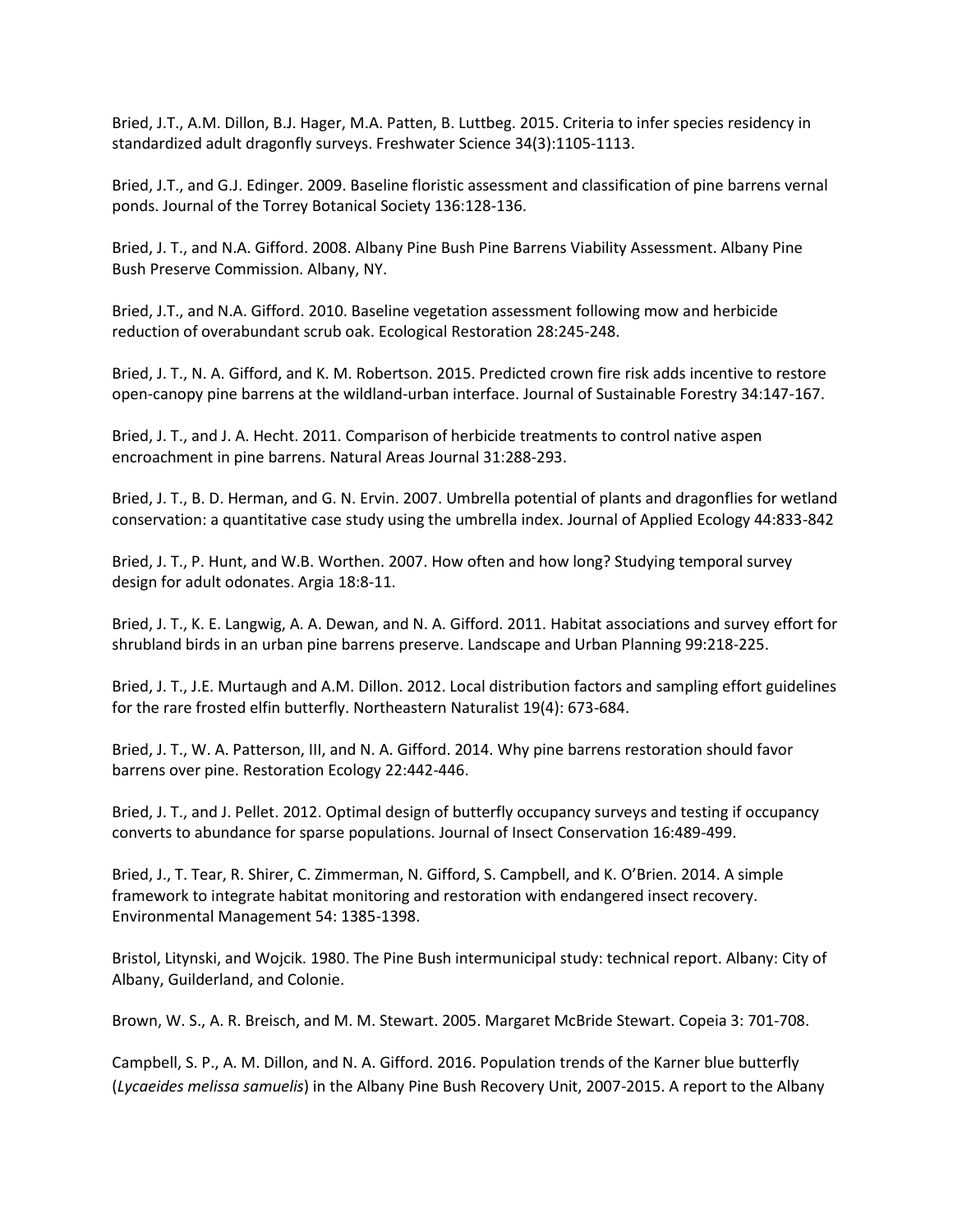Pine Bush Preserve Commission, New York State Department of Environmental Conservation and New York Field Office of the United States Fish and Wildlife Service.

Capital District Transportation Committee. 1985. Pine Bush Transportation Study. Albany, New York.

Capital District Transportation Committee. 1993. Regional Transportation Plan. Adopted 12/16/93. Albany, New York.

Christina, N. W. 1989. Host specificity of *Lithophane innominata* (Lepidoptera: Noctuidae) on Cherry (*Prunus* species). Bios 60:87-89.

Coffey, E.R. 2012. Experimental studies of the multitrophic effects of anti-herbivore defense in three pine barrens shrub species. MS Thesis. State University of New York at Albany, Albany, NY.

DeWan, A. A. 2002. The ecological effects of carnivores on small mammals and seed predation in the Albany Pine Bush. MS Thesis. State University of New York at Albany, Albany, NY.

Dineen, R.J. 1975. Geology and Land Uses in the Pine Bush, Albany County, New York. New York State Museum and Science Service Circular 47.

Dineen, R.J. 1982. The Geology of the Pine Bush Aquifer, North-Central Albany County, New York. Bulletin Number 449. The University of the State of New York, State Education Department, New York State Museum.

Dirig, R. 1994. Historical notes on wild lupine and Karner blue butterfly at the Albany Pine Bush, New York. Pages 23-36 in D. A. Andow, R. J. Baker, and C. P. Lane, editors. Karner blue butterfly: a symbol of a vanishing landscape. University of Minnesota, Minnesota Agricultural Experiment Station, miscellaneous publication 84-1994.

Droege, M.F. 1996. The seasonal variation in total available carbohydrates in rhizomes of huckleberry (*Gaylussacia baccata*) and its implications for fire management. M.S. Thesis. University of Massachusetts, Amherst, MA.

Drummond, C. 2004. The ecological impacts of habitat fragmentation on black-legged ticks (*Ixodes scapularis*) and Lyme disease. MS Thesis. State University of New York at Albany, Albany, NY.

Fuller, S.G. 2008. Population dynamics of the endangered Karner Blue Butterfly (*Lycaeides melissa samuelis* Nabokov). Ph.D. thesis. State University of New York College of Environmental Science and Forestry, Syracuse, NY.

Gebauer, S., W.A. Patterson, M.F. Droege, and M. M. Santos. 1996. Vegetation and soil studies within the Albany Pine Bush Preserve: a landscape level approach. Report prepared by the Albany Pine Bush Preserve Commission, Albany, NY and the Department of Forestry and Wildlife Management, University of Massachusetts, Amherst, MA.

Gifford, N. and M. Batcher. 2001. Albany Pine Bush Preserve research, inventory and monitoring plan. Albany Pine Bush Preserve Commission, Latham, NY.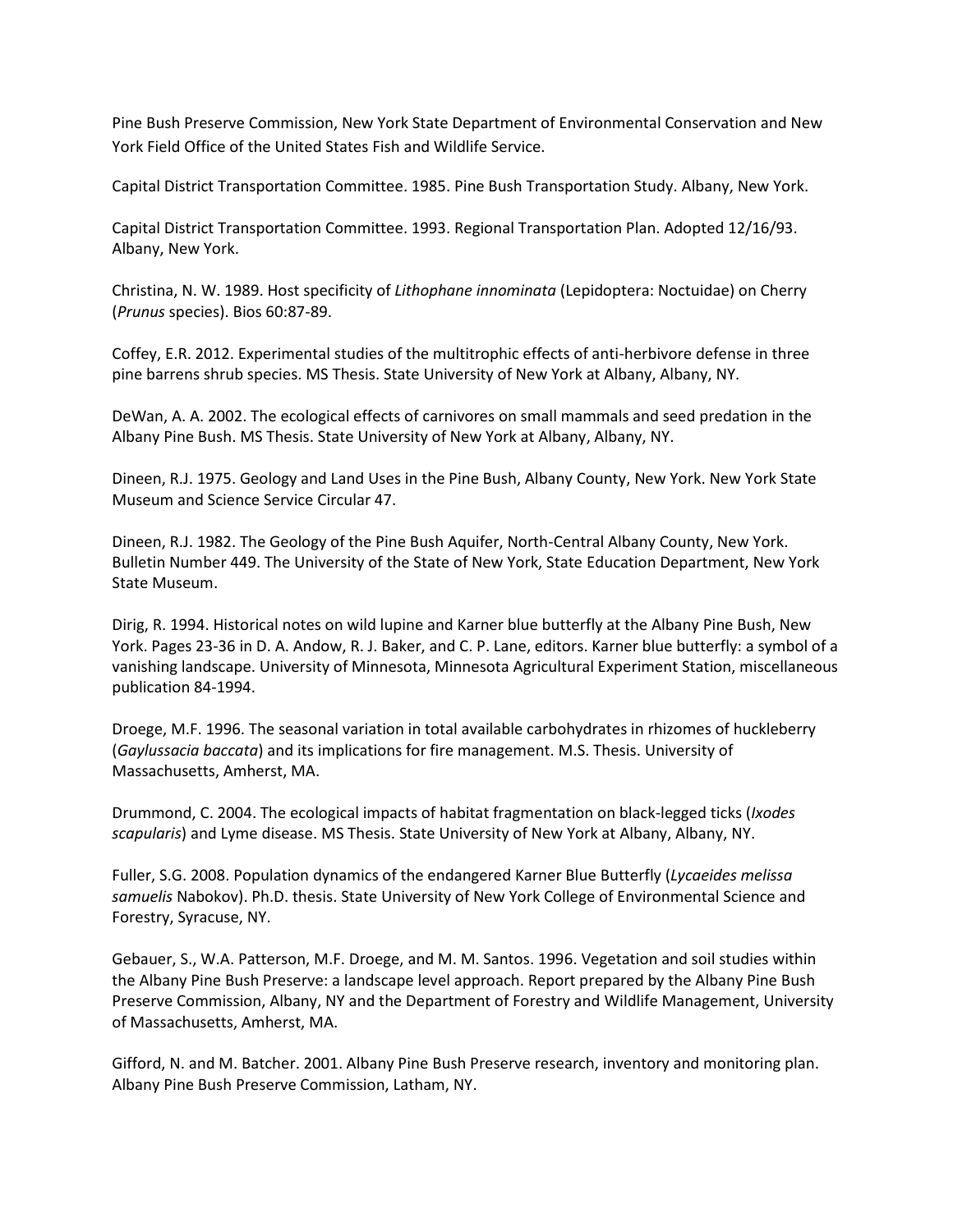Gifford, N. and J. Bernstock. 1999. Albany Pine Bush Preserve inland barrens buckmoth (*Hemileuca maia* ssp. 3) monitoring summary report, 1991-1999. Report prepared by the Albany Pine Bush Preserve Commission, Latham, NY.

Gifford, N. A., J. T. Bried, C. Kostrzewski, and G. T. Dooley. 2006. Effects of single season mechanical and prescribed fire treatments in restoring inland pitch pine-scrub oak barrens of the Albany (NY) Pine Bush Preserve. Proceedings of the 3rd International Fire Ecology and Management Conference, 13-17 November, San Diego, California.

Gifford, N.A., J.M. Deppen, and J.T. Bried. 2010. Importance of an urban pine barrens for the conservation of early successional shrubland birds. Landscape and Urban Planning 94:54-62.

Gill, R. 1997. The influences of habitat fragmentation on edge effects in the Albany Pine Bush, MS Thesis. State University of New York at Albany, Albany, NY.

Givnish, T.J. 1995. Letter to the Albany Pine Bush Preserve Commission clarifying 2,000 fire manageable acre issue. August 21.

Givnish, T.J., E.S. Menges and D.S. Schweitzer. 1988. Minimum area requirements for long-term conservation of the Albany Pine Bush and Karner blue butterfly: an assessment. Report for Malcolm Pirnie, P.C. and the City of Albany. Albany, New York.

Gompper, M. E., R. W. Kays, J. C. Ray, D. L. Scott, A. B. Daniel, and R. C. Jason. 2006. A Comparison of Noninvasive Techniques to Survey Carnivore Communities in Northeastern North America. Wildlife Society Bulletin 34:1142-1151.

Hartgen Archeological Associates. 1991. Report for archeological potential, SEQR, parts 1A and 3, The Albany Pine Bush Preserve located in the towns of Guilderland and Colonie and the City of Albany, Albany County, New York. Hartgen Archeological Associates, Inc., Troy, NY.

Hartgen Archeological Associates. 2006. Phase 1B Archeological Field Reconnaissance, Albany Pine Bush Preserve Restoration – Iarossi Property. Town of Guilderland and City of Albany, Albany County, NY. Hartgen Archeological Associates, Inc., Troy, NY.

Hartgen Archeological Associates. 2007. Phase 1B Archeological Field Reconnaissance, Albany Pine Bush Preserve Restoration, City of Albany, Towns of Guilderland and Colonie, Albany County, NY. Hartgen Archeological Associates, Inc., Troy, NY.

Hartgen Archeological Associates. 2008. Phase 1A Literature Review and Archeological Sensitivity Assessment – Phase 1B Archeological Field Reconnaissance, Albany Pine Bush Preserve Habitat Restoration, Muncie and Blueberry Hill, Washington Avenue Extension, NY 155, and Pitch Pine Road, City of Albany, Albany County, NY. Hartgen Archeological Associates, Inc., Troy, NY.

Hartgen Archeological Associates. 2009. Phase 1A Literature Review and Archeological Context, Albany Pune Bush Preserve Habitat Restoration Project, Albany County, NY. Hartgen Archeological Associates, Inc., Troy, NY.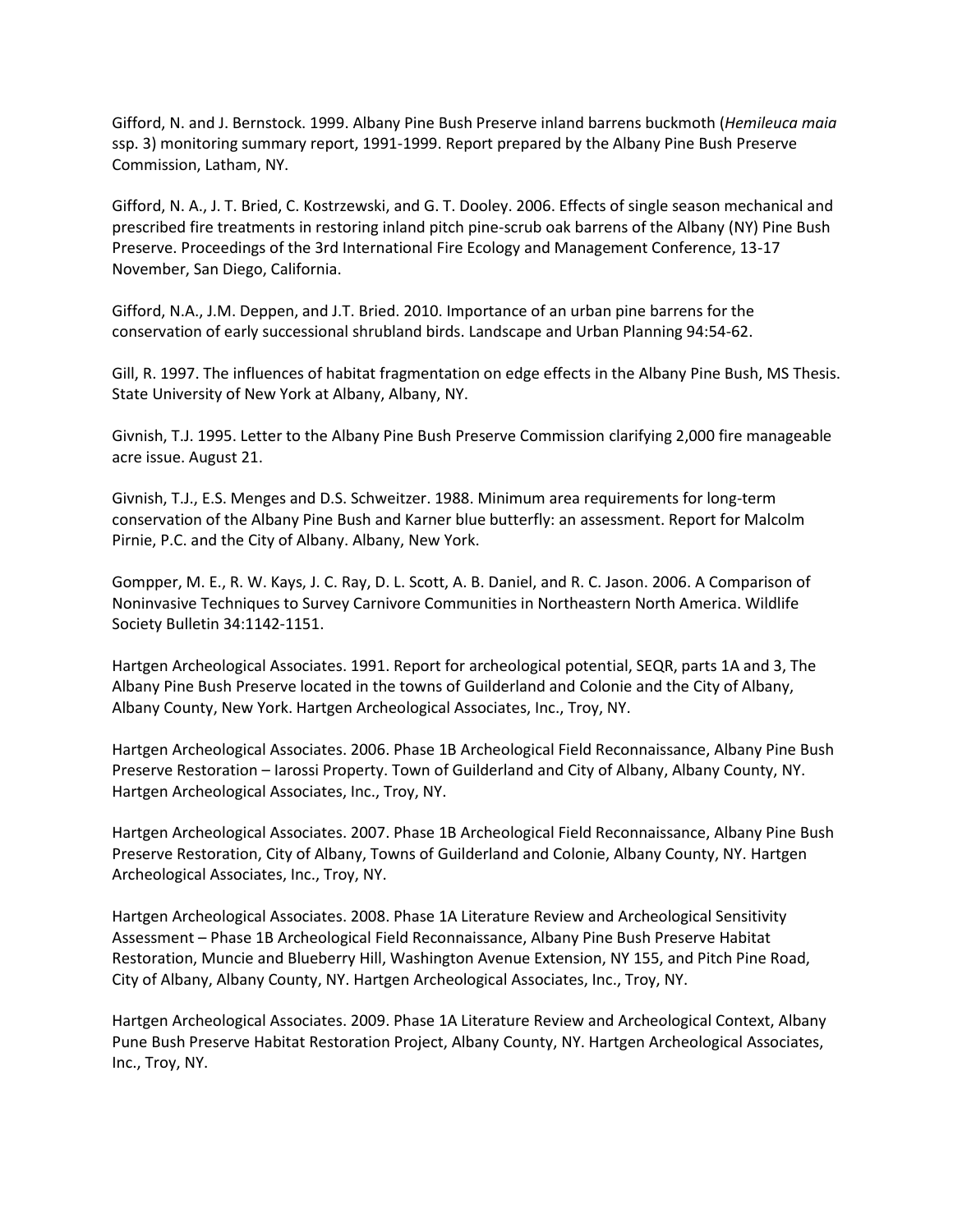Hawver, C. 1996. Characterization of fire management and smoke emissions in the Albany Pine Bush Preserve, Albany Pine Bush Preserve Commission, Latham, NY.

Hawver, C., and M. Batcher. 2002. Fire management plan for the Albany Pine Bush Preserve. Albany Pine Bush Preserve Commission, Albany, NY.

Hawver, C., S.B. Gifford, and J. Hecht. 2000. Comparison of methods to control invasive plant species in the Albany Pine Bush Preserve. Report prepared for the Albany Pine Bush Preserve Commission, Latham, NY.

Hoven, B. 2009. The effect of restoration and maintenance treatments on host plant quality and natural enemies of the endemic Barrens Buck Moth (*Hemileuca maia* Drury) in a scrub oak – pitch pine ecosystem. M.S. Thesis. State University of New York College of Environmental Science and Forestry, Syracuse, NY.

Hunsinger, K.C. 1999. A survey of amphibians and reptiles of the Albany Pine Bush Preserve, Albany County, New York, MS Thesis. Department of Biological Sciences, State University of New York at Albany.

Hunt, D.M. 1996. New York Flora Association (NYFA) base list: flora of Albany Pine Bush. Final report submitted to the New York Natural Heritage Program and The Nature Conservancy. 3 pages

Keene, G. R. 2014. Influence of topography on egg and larval phenology and a comparison of montioring approaches for barrens buck moth, *Hemileuca maia* (Drury). M.S. Thesis. State University of New York College of Environmental Science and Forestry, Syracuse, NY.

Kays, R.W., and A.A. DeWan. 2004. Ecological impacts of inside/outside house cats around a suburban nature preserve. Animal Conservation 7:1-11.

Kerlinger, P., and C. Doremus. 1981. Habitat disturbance and the decline of dominant avian species in pine barrens of the Northeastern United States. American Birds 35:16-20.

Kirchman, J. J., J. Ralston, and N. A. Gifford. 2011. Stable isotope analysis of fall migration stopover by six passerine species in an inland pitch pine scurb oak barren. The Wilson Journal of Ornithology 123: 548- 556.

Lawler, Matusky and Skelly Engineers. 2000. Threatened and endangered species along county route 155 through the Albany Pine Bush. Report to the New York State Department of Transportation, prepared by Lawler, Matusky and Skelly Engineers LLP, Pearl River, NY.

Malcolm, G.M., D.S. Bush, and S.K. Rice. Soil nitrogen conditions approach preinvasion levels following restoration of nitrogen-fixing black locust (*Robinia pseudoacacia*) stands in a pine-oak ecosystem. Restoration Ecology 16:70-78.

Martin, K. L. 1977. Spatial distribution of the scrub oaks, *Quercus ilicifolia* and *Quercus prinoides*, in the Pine Bush of eastern New York. MS Thesis. State University of New York at Albany, Albany, NY.

Mattox, J.E. 1994. Wetland vascular flora of the Pine Bush, Albany and Schenectady counties, New York State, in the 19th and 20th centuries. MS Thesis. Bard College, Poughkeepsie, NY.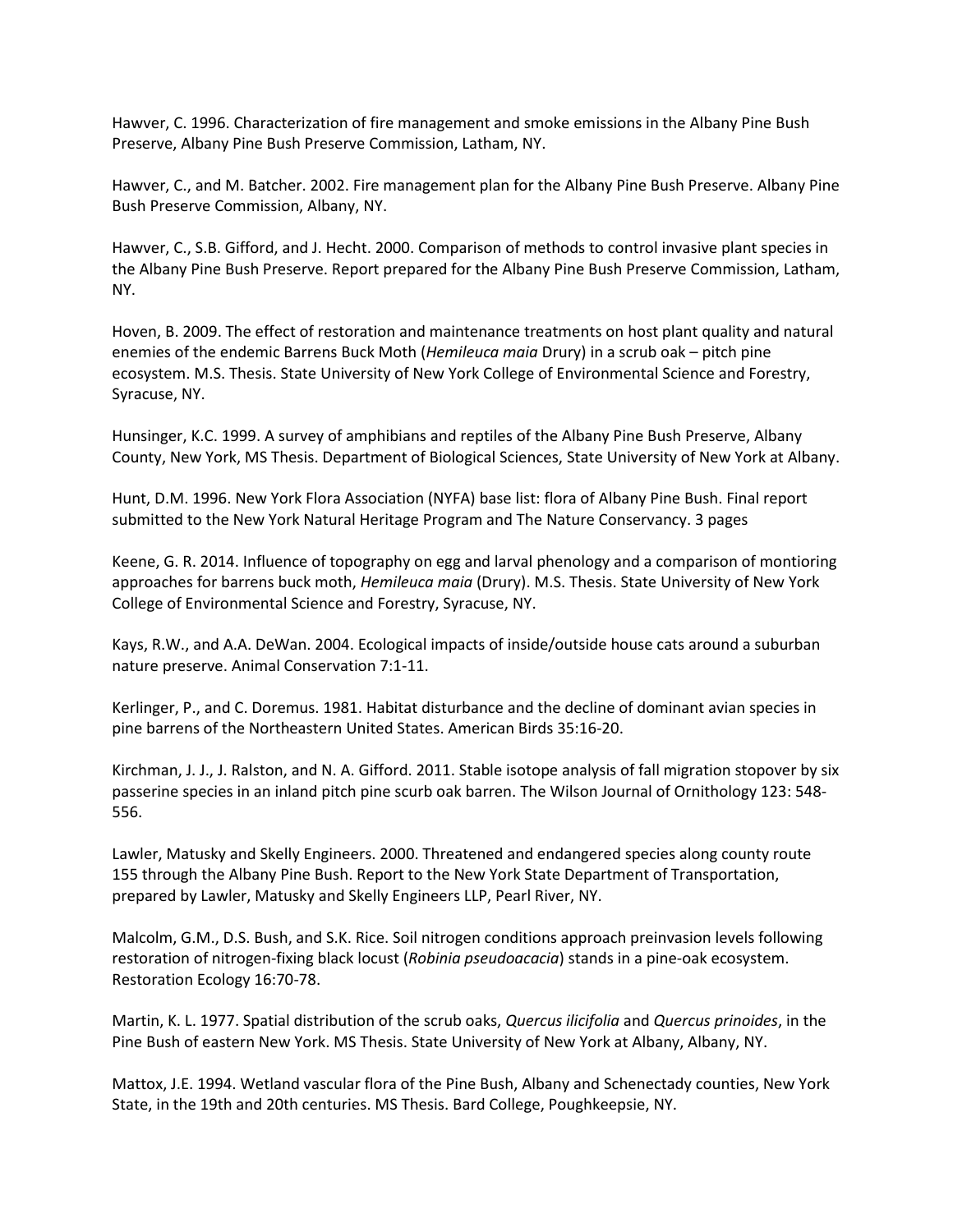McCabe, T., A. Meyer, C.Weber, and L. Higgins. 1993. Albany Pine Bush Project: 1991-1992 Entomological Report. New York State Museum Biological Survey, Albany, New York.

McLaughlin, C.M. 2015. Landowner knowledge and opinions of invasive species and their management surrounding a suburban nature preserve. MS Thesis. State University of New York at Albany, Albany, NY.

Meyer, A.M., and T.L. McCabe. 1993. Albany Pine Bush Project Karner Blue Butterfly Report. New York State Museum Biological Survey, Albany, New York. Prepared for the Albany Pine Bush Preserve Commission, Albany, New York.

Milne, B. T. 1981. Vegetational gradients and succession in the tree and shrub strata of the Albany Pine Bush, Albany, New York. MS Thesis. State University of New York at Albany, Albany, NY.

Milne, B.T. 1985. Upland vegetational gradients and post-fire succession in the Albany Pine Bush, New York. Bulletin of the Torrey Botanical Club 112:21-34.

Morlando, S. , S. J. Schmidt, and K. LoGiudice. 2012. Reduction in Lyme disease risk as an economic benefit of habitat restoration. Restoration Ecology 20:498-504.

People for the Pine Bush and State University of New York at Albany. 1975. Pine Bush alternate master plan: discussion draft, May 31, 1975. Albany, N.Y.: People for the Pine Bush.

Pipino, L.M. 2014. Environmental associations of herpetofaunal communities in the pitch pine-scrub oak barrens of Albany County, NY. MS Thesis. State University of New York at Albany, Albany, NY.

Rice, S. K., B. Westerman, and R. Federicic. 2004. Impacts of the exotic, nitrogen-fixing black locust (*Robinia pseudoacacia*) on nitrogen cycling in a pine-oak ecosystem. Plant Ecology 174:97-107.

Rittner, D. (ed.) 1976. Pine Bush: Albany's Last Frontier. Pine Bush Historic Preservation Project, Albany, New York.

Sarjeant, M. S. 1998. Demographic variation in blue lupine (*Lupinus perennis*) in the Albany Pine Bush : projection matrix analysis. MS Thesis. State University of New York at Albany, Albany, NY.

Schneider, K., C. Reschke and S. Young. 1991. Inventory of the rare plants, animals and ecological communities of the Albany Pine Bush Preserve. Report to the Albany Pine Bush Commission, prepared by the New York Natural Heritage Program, Latham, NY.

Schweitzer, D.F. 1988. Findings on the status of the Karner blue butterfly in the Albany, New York Pine Bush in 1988. Report to the City of Albany.

Seischab, F. K., and J. M. Bernard. 1996. Pitch Pine (*Pinus rigida* Mill.) Communities in the Hudson Valley Region of New York. American Midland Naturalist 136:42-56.

Smallidge, P.J., D.J. Leopold, and C.M. Allen. 1996. Community characteristics and vegetation management of Karner blue butterfly (*Lycaeides melissa samuelis*) habitats on rights-ofway in eastcentral New York, USA. Journal of Applied Ecology 33:1405-419.